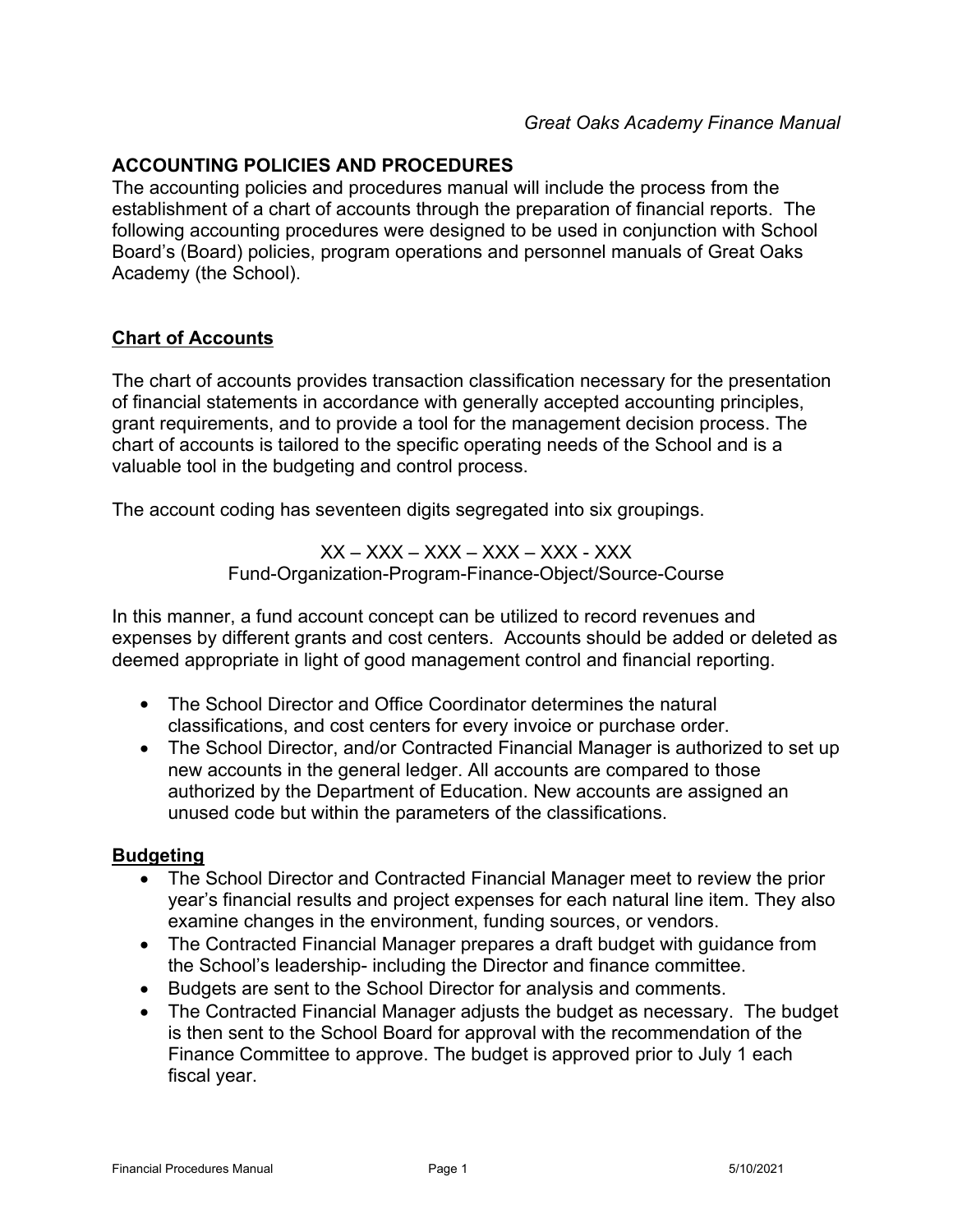- The School Board reviews the budget in October/November after the prior year financial statements are finalized and makes adjustments if necessary. On an ongoing basis, enrollment and budget changes are considered in a Working Budget.
- Budget to actual expenditures are monitored monthly by the School Director, Finance Committee and the School Board.
- The School Director will submit a revised budget proposal to the School Board if circumstances force the school to spend in excess of the budgeted targets or if revenues appear to be significantly more or less than forecasted.

## **Cash Receipts**

- The Office Coordinator is responsible for opening mail, (stamp mail with date received stamp) restrictively endorsing checks received, receiving cash, issuing receipts, preparing a cash log and forwarding the cash log, checks, cash, and receipts to the School Director.
- Grant checks are handled in a similar manner except for funds that are directly deposited by EFT. The School Director and Office Coordinator are responsible for monitoring these receipts to ensure that the amounts received correspond to the grant agreement.
- The Office Coordinator prepares the bank deposit weekly or when receipts exceed \$50. The deposit ticket has the name and amount for each check deposited. The deposit ticket is attached to the deposit tracking sheet broken down by revenue sources and forwarded to the Director.
- The deposit tracking sheet is sent to the Contracted Financial Manager for recording into the GL and reconciliation with the bank statements.
- All cash and checks are stored in a locked box in the storage room until deposited. Only the School Director and the Office Coordinator have access to the locked box.
- Deposits are brought to the bank by the Director.
- The Contracted Financial Manager records the receipts and deposit after the deposit tracking sheet is forwarded via email.

#### **Grants and Contracts Receivable**

The School's Director is authorized to apply for monetary grants on behalf of the School and to represent the School in grant seeking activities. The school board must authorize grant contracts in accordance with the Acceptance of Gifts Policy. This includes, but is not limited to grant applications to the MN Dept of Education, the Federal Government and foundations or organizations.

- The School Director receive a copy of all grant letters received by the organization. The School Director maintains files of all grant letters and agreements.
- The School Director determines whether the funds have been received.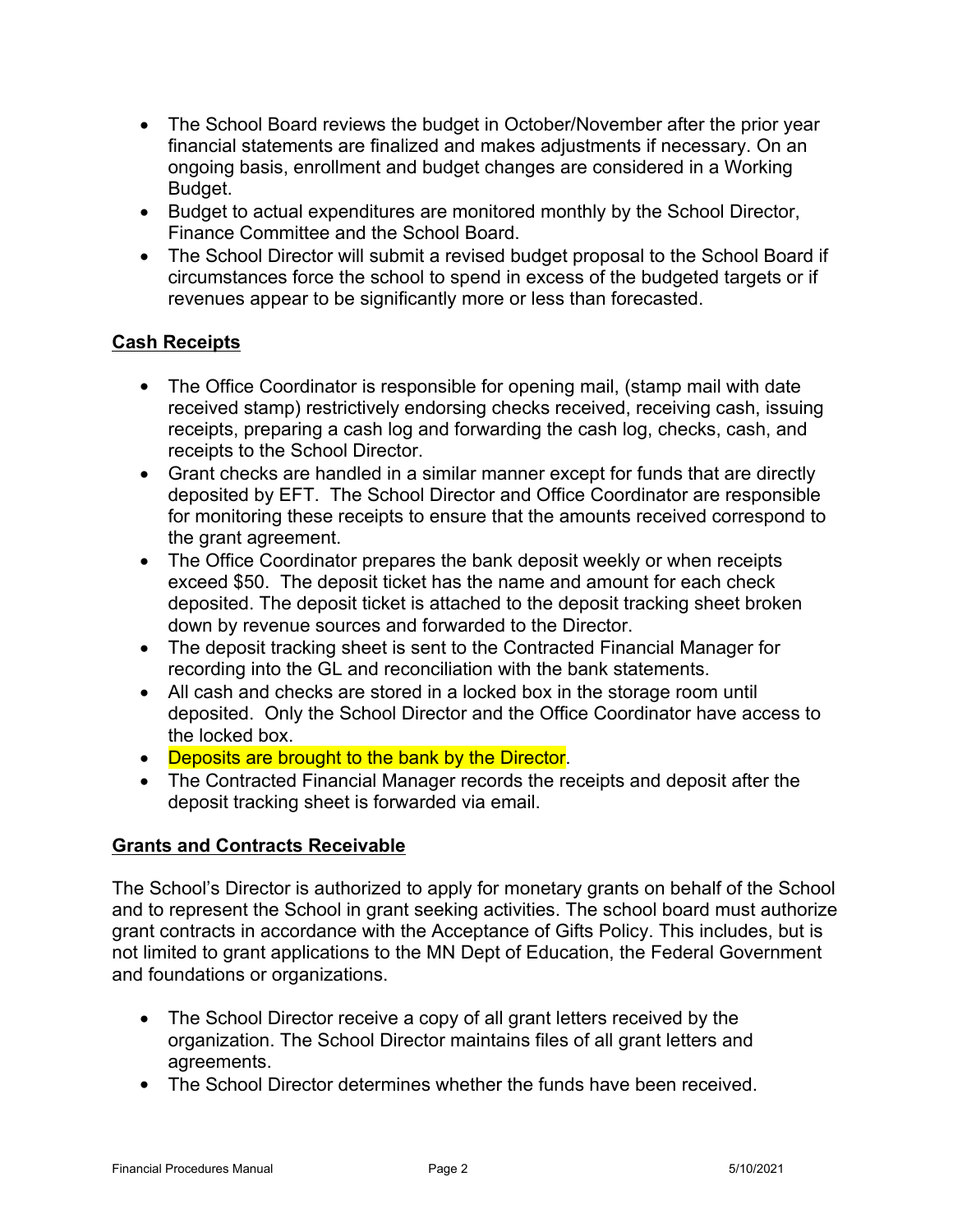• The School Director is responsible for monitoring grant projects and for filing program reports.

# **Bank Reconciliation**

- The Contracted Financial Manager receives all bank statements electronically from the bank. The Director and has access to view the statements online.
- The bank reconciliation is prepared by the Contracted Financial Manager within ten days of receiving the bank statement. Checks outstanding for an undue period of time will be reported to the School Director for investigation. The School Director will determine if payment is stopped. The Contracted Financial Manager will make an entry restoring such items to cash.
- The bank reconciliation, statement, report of monthly transactions and outstanding transactions, and check register are forwarded to the Treasurer or Other Board Member for review monthly.
- Bank statements and reconciliations are stored in the Administrative Office

## **Purchasing/Receiving**

- Purchase orders are used when possible.
- Requests for purchases must be made with a purchase order/requisition (standard VPR form) or through another request process (email).
- In limited circumstances, employees may make purchases and request reimbursement. However, original receipts must be submitted with the reimbursement request. No sales tax will be paid.
- The School Director must approve all purchases in advance. In the absence of the School Director and for single item equipment purchases or leases of equipment with a fair market value over \$5000, purchases must be approved by the Board Treasurer. In the absence of the Board Treasurer, another Board Member may approve purchases.
- The items purchased are delivered to the Office Coordinator and reconciled to the purchase order/packing slip. The Office Coordinator initials and dates the purchase order/packing slip noting any items not received.
- The Office Coordinator forwards the purchase order/packing slip, invoice, and approved VPR form to the School Director whose signature authorizes payment and then forwards to the Contracted Financial Manager via email on a weekly basis.
- No purchases may be made or authorized unless provided for in the School Board approved budget.

## **Property and Equipment**

 Fixed asset purchases over \$5000 must be authorized by the School Director and Board Treasurer.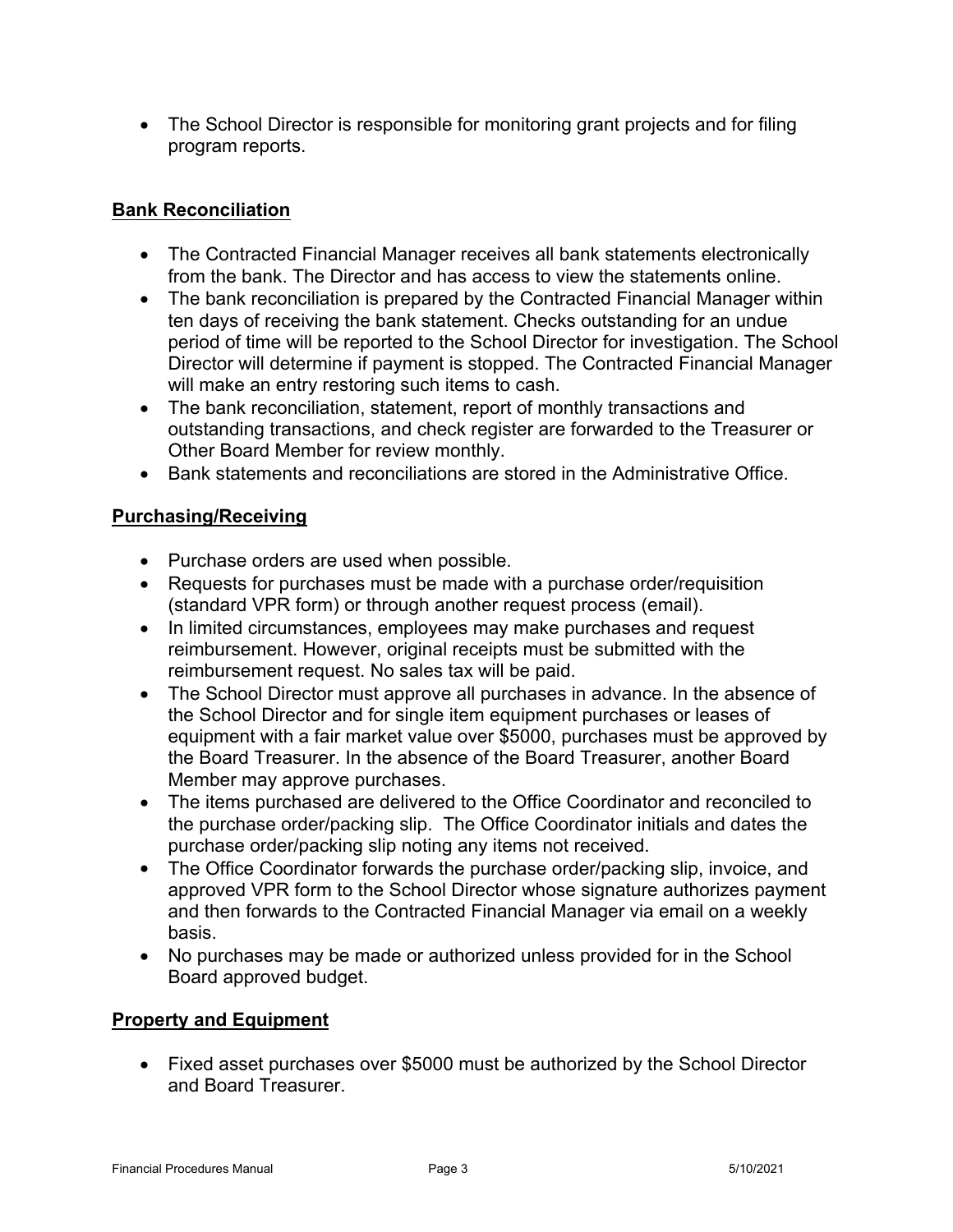- An inventory of individual items purchased over \$1000 and all non-consumable items purchased with federal money will be maintained and updated by the Contracted Financial Manager. The Office Coordinator will label all inventoried items.
- The Contracted Financial Manager maintains a computer spreadsheet listing for all fixed assets and non-consumable items purchased with federal money.
- This inventory listing includes a description of the asset, date acquired, and original cost.
- The Contracted Financial Manager will periodically send the inventory listing to the School Director to be updated for additions and disposals.
- The Contracted Financial Manager determines the appropriate depreciation values. Assets are depreciated using the straight-line method.

# **Accounts Payable**

- All check requests are received by the Office Coordinator.
- The Office Coordinator routes all purchase invoices to the School Director. In instances where reimbursement or payments are made to the Director an email or other authorization should be made by the Board Chair or Treasurer.
- The School Director approves each invoice for payment and indicates which cost centers to charge per the chart of accounts, particularly if charges should be tracked to specific revenues. These items are located on the VPR form.
- Invoices are forwarded to the Contracted Financial Manager weekly for payment. The items are entered into the finance system and a listing of open invoices is sent to the Board Treasurer and Director for review.
- The Contracted Financial Manager prepares all checks. Checks are printed with electronic signatures.
- Once the check run is completed, the Contracted Financial Manager mails all checks. All invoices and packing slips are filed in the Administrative Office.
- In exceptional circumstances, the School Director may authorize payment of an invoice when an electronic check may not be printed in a timely manner. In those circumstances, the School Director and one of two other authorized check signers may issue a manual check. Manual checks will be locked in the Administrative Office. A copy of the manual check will be attached to the approved invoice and forwarded to the Contracted Financial Manager for recording.
- The School Board has designated as authorized check signers the director, and the board chair. If there is a change in the authorized check signers, the Treasurer completes a change in signer form and forwards the form to the bank.
- If checks are printed with errors, the Contracted Financial Manager marks these checks as void and stores them in the Contracted Financial Manager's Office.
- The check stub with check number and date paid is attached to the original invoice. The voucher number, date, and cost center charged is entered onto the cancelled invoice.
- Paid invoices are kept and stored in the Contracted Financial Manager's Office.